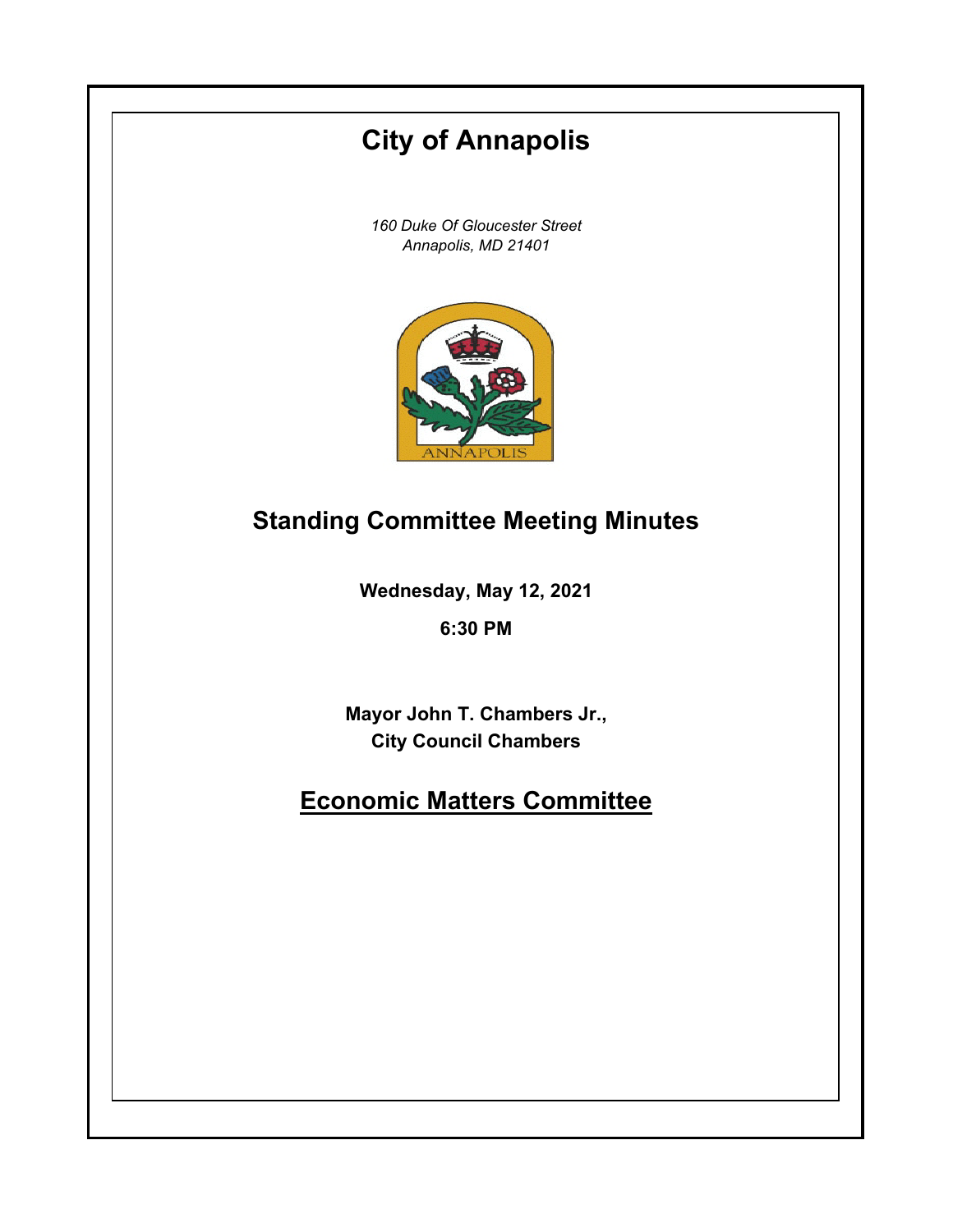## Call To Order

**Chairman Schandelmeier called the meeting to order at 6:33 p.m.**

Roll Call

**Present:** 2 - Savidge and Schandelmeier

Absent: 1 - Finlayson

Approval of Agenda (any changes to the agenda should be made here)

**Alderman Savidge moved to adopt the Special Meeting Agenda as amended to Postpone AP-7-21, AP-8-21, AP-11-21 until the next meeting, and remove AP-9-21 and AP-10-21. Seconded. The motion carried by the following vote:**

**Aye:** 2 - Savidge and Schandelmeier

Absent: 1 - Finlayson

# **1. Business and Miscellaneous**

## **Approval of Minutes**

[ECM03.10.2](http://annapolismd.legistar.com/gateway.aspx?m=l&id=/matter.aspx?key=5214) Approval of Minutes for the Regular Meeting

## 1

*Attachments:* [ECM03.10.21](http://annapolismd.legistar.com/gateway.aspx?M=F&ID=c0dd4c6f-f580-41f0-a806-1cc96d0cbdb5.pdf)

**Alderman Savidge moved to approve the minutes for the Regular Meeting. Seconded. A roll call vote was taken. The motion CARRIED by the following vote:**

- **Aye:** 2 Savidge and Schandelmeier
- **Absent:** 1 Finlayson

## **Appointments and reappointments to Committees**

[AP-7-21](http://annapolismd.legistar.com/gateway.aspx?m=l&id=/matter.aspx?key=5210) The Appointment of Katrina Williams to the Recreation Advisory Board

*Attachments:* [Resume](http://annapolismd.legistar.com/gateway.aspx?M=F&ID=9ff9a7a5-0c3c-449a-b5fa-7b444285773a.pdf)

#### **This Appointment/Reappointment was postponed**

[AP-8-21](http://annapolismd.legistar.com/gateway.aspx?m=l&id=/matter.aspx?key=5211) The Appointment of Amy Burdick to the Recreation Advisory Board

*Attachments:* [Resume](http://annapolismd.legistar.com/gateway.aspx?M=F&ID=95848baf-063a-448c-8b03-17b15447f0b4.pdf)

#### **This Appointment/Reappointment was postponed**

[AP-11-21](http://annapolismd.legistar.com/gateway.aspx?m=l&id=/matter.aspx?key=5287) Appointment of Leslie Xavier to the Historic Preservation Commission